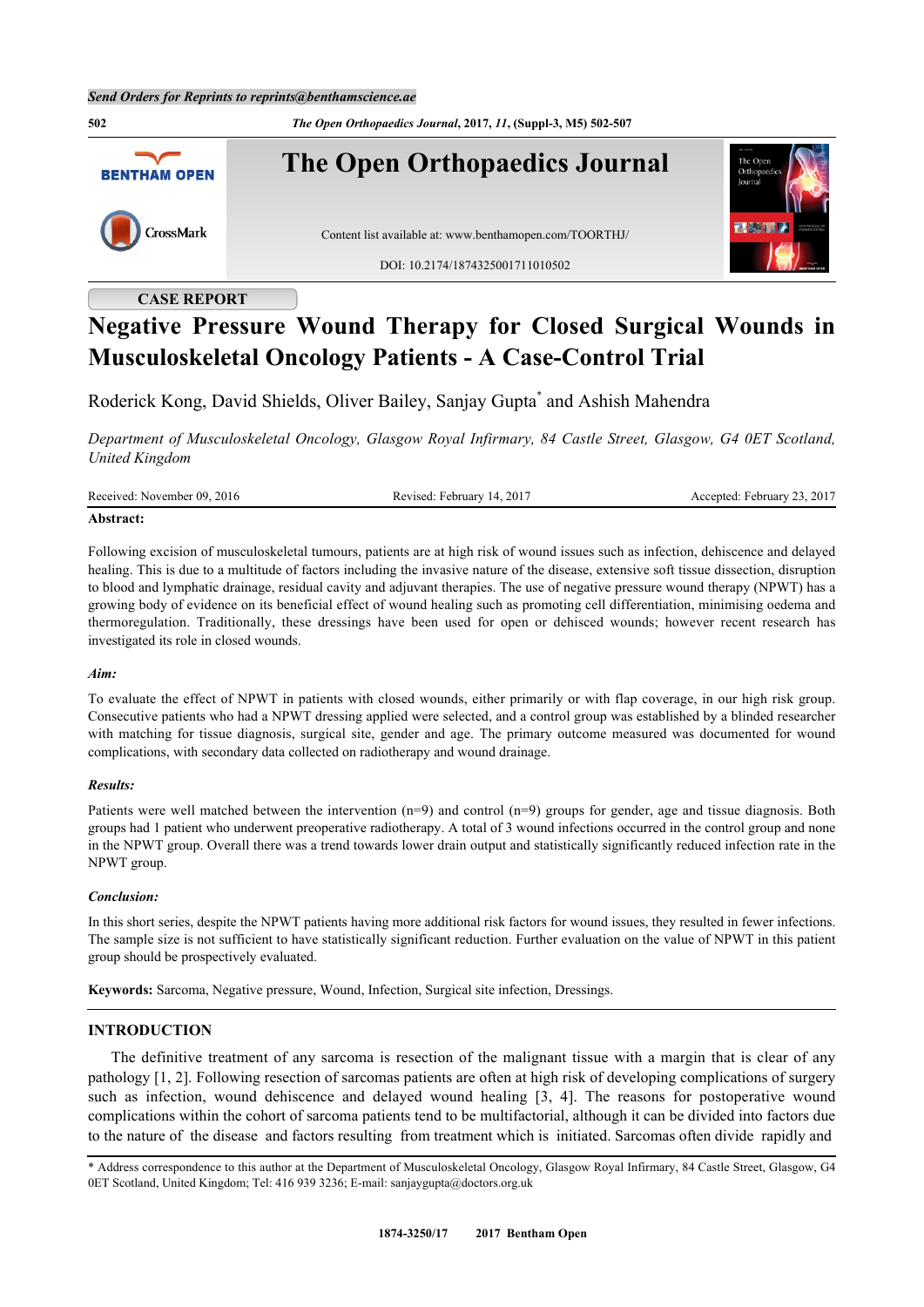have a highly invasive potential. This surrounding poor quality tissue bed is then further compromised with the surgical insult. This can all be worsened by damage to surrounding lymphatic and vascular systems which predispose the area to oedema post operatively resulting in wound complications. Extensive soft tissue dissection with residual cavity also results in oedema which can result in wound issues. Furthermore, with excision of the sarcoma, patients usually require adjuvant radiotherapy or chemotherapy, which are both highly cytotoxic and can delay wound healing [\[5](#page-4-4) - [7\]](#page-4-5).

The development of negative pressure wound therapy (NPWT) over the last 15 years has been of great value in wound healing. NPWT consists of open-pore foam to fill the cavity, a semi-occlusive dressing with a suction tube connected to a suction device to create a negative pressure environment [\[8\]](#page-4-6). The device most commonly used in our unit is the Vacuum Assisted Closure (ActiV.A.C, KCI San Antonio, Texas). Application of the NPWT device helps to promote wound healing on the macro and microscopic level. On the macroscopic level, the use of NPWT dressing induces wound shrinkage caused by the collapse of the pores of the foam or mesh by 80% and centripetal forces are transferred to the wound surface by the dressing [[9,](#page-4-7) [10\]](#page-4-8). Furthermore, the creation of an environment in subatmospheric pressure with the vacuum device helps greatly in removing excessive fluid from the wound, which is often the case in postoperative sarcoma patients, and can be the contravening factor to wound healing as it can exert compressive forces on surrounding tissue[[11](#page-4-9)]. Microscopically, NPWT helps to induce undulation of the wound surface - called microdeformations- which transmits shear and hydrostatic forces via the extracellular fluid and matrix to the individual cells [[12](#page-4-10)]. The combination of these forces with the pull of gravity results in alteration in the cell shape which promotes cell proliferation, migration and differentiation [[13\]](#page-4-11). These processes are vital in helping with formation of granulation tissue. Furthermore, the microenvironment created by the NPWT activates the neurocutaneous system stimulating neural growth [[14\]](#page-4-12) and stimulating the production of neuropeptides which play a role in wound healing. In creating this microenvironment using the foam and semi-occlusive dressing, it creates thermoregulation of the wound. There have also been suggestions that the application of NPWT can help to reduce the bacterial load which can reduce the risk of wound infection but there is no evidence currently to support this.

NPWT has been used in trauma and orthopaedics and allied surgical specialities. Traditionally, NPWT was developed for use on open or dehisced wounds but recent research has shown an increasing use for NPWT in closed wounds. For example, the use of NPWT has been shown to be significant with time for wound healing in drainage of haematomas being 3.1 days without NPWT to 1.6 days for the wound to dry [[15](#page-4-13)]. It has also been utilized in high risk lower extremity fractures, significantly reducing the time for the wound to dry from 4.8 days to 1.8 days [\[15\]](#page-4-13). A larger randomized control trial looking at wound complications in high risk lower extremity fracture showed lower rates of deep infection (19% *vs.* 10%) and dehiscence (16.5% *vs.* 8%) [\[16](#page-4-14)]. In the elective setting, NPWT has also been applied to primary hip arthroplasties demonstrating a mean reduction in seroma volume from 5.08ml vs 1.97 ml [\[17](#page-4-15)]. Outside of orthopaedics, NPWT has also been used in cardiothoracic surgeries for sternotomy wounds in plastic, vascular and abdominal surgery. These have resulted in reduction of wound complications postoperatively [[18](#page-4-16) - [21\]](#page-5-0).

#### **AIM**

Our literature search showed little evidence regarding the use of NPWT in postoperative sarcoma patients. The aim of this study was to evaluate the wound healing outcomes in patients with high risk wounds after sarcoma resection treated with and without use of NPWT.

# **METHOD**

A case controlled study was conducted in patients with closed surgical wounds (either primarily or flap covered) in which the cohorts were divided into an intervention group which was a consecutive series of 9 patients who had NPWT routinely applied for primarily closed sarcomas. This group was matched with a control group from our sarcoma database who had no NPWT. Patients were matched in terms of age, gender, site of the tumour as well as method of closure. The control group was generated at random by an independent investigator from a prospectively collected database. In this study, the primary outcomes used to evaluate wound complications were documented in terms of wound complications in the inpatient notes, additional surgical procedures in the same admission relating to wound breakdown, use of other non-routine antibiotics indicating infection of the wound and drain volume (drains are routinely used postoperatively). We also looked at the use of adjuvant chemotherapy and radiotherapy whether pre or postsurgery in order to take into account confounding factors which may promote wound breakdown. All patients received 40mg of enoxaparin subcutaneously after the operation until discharge as routine prophylaxis against venous thromboembolism.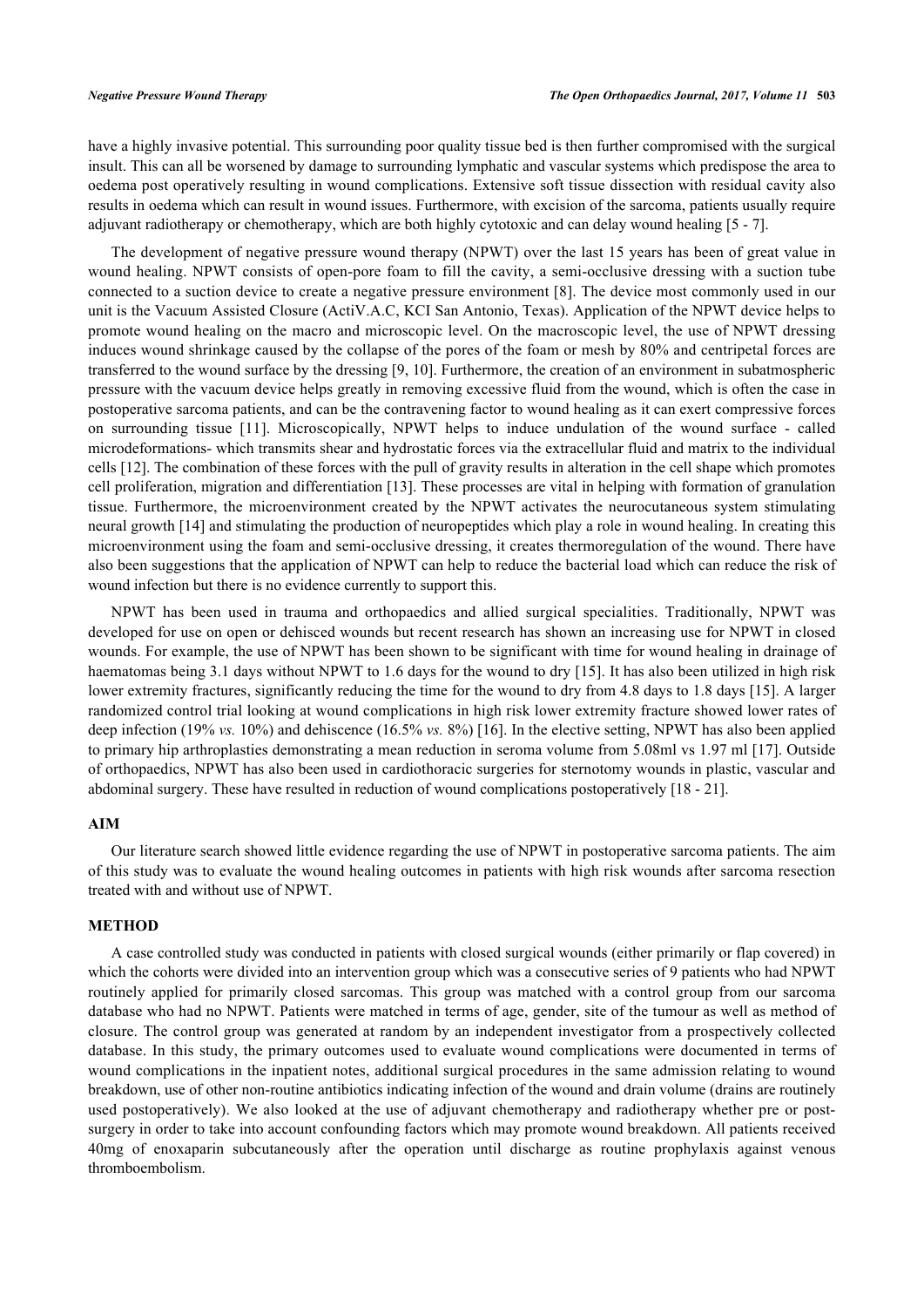The NPWT dressing was applied directly to the incision with a mesh and occlusive dressing and attached to a suction device. The dressing was applied for a minimum of 4 days and the decision to remove the dressing was based on the wound review.

To evaluate the non-inferiority of the NPWT group's statistical difference,a t-test was performed for comparison of means and Z-testing for comparison of proportions using SPSS v23 (SPSS Inc, Chicago, Illinois).

## **RESULTS**

<span id="page-2-0"></span>There were 9 patients from the period of October 2014 to August 2015 who had VAC dressing applied as a routine measure immediately post op. The outcomes of these patients when compared to the matched control group are shown in the tables below, with patient demographics being demonstrated in Fig. (**[1](#page-2-0)**) and the distribution factors which can influence wound healing in Fig. (**[2](#page-2-0)**).

|                           | <b>NPWT</b>   | Control       |  |
|---------------------------|---------------|---------------|--|
| Mean age (SD)             | 56.11 (23.96) | 57.25 (23.64) |  |
| Male:Female ratio         | 2:1           | 2:1           |  |
| Osteosarcoma              | 2             | 2             |  |
| Soft<br>tissue<br>sarcoma |               |               |  |

Fig. (1). Table showing the demographic of the study group.

|                              | <b>NPWT</b> | Control |
|------------------------------|-------------|---------|
| Post op infections           | Ω           | 3       |
| Mean<br>pre<br>op<br>albumin | 36.8        | 38.4    |
| Pre op radiotherapy          |             |         |
| Chemotherapy                 | 3           | 1       |
| Primary closure              | 7           | 6       |
| Non primary closure          | 2           | 3       |

Fig. (2). Table showing the distribution of factors which can influence wound healing.

The mean ages for both the NPWT and control group were 56 and 57, respectively. Among these patients, 3 had chemotherapy from the NPWT group and 1 in the control group. Both groups had 1 patient who underwent preoperative radiotherapy. Both the NPWT and control group were also matched for site of the disease with 1 upper limb, 7 lower limb and 1 truncal in each group. In the NPWT group, none of the patients developed wound infection in comparison to 3 patients in the controlled group. One patient in the NPWT group developed flap necrosis which had to be treated with prolonged VAC dressing.

VAC dressings in the NPWT group were applied for a mean of 5.4 days. The control group showed a higher volume from the wound drains (525ml versus 338ml in the NPWT group). Although there was a trend to lower volume drains, there were insufficient numbers to show a statistical difference  $(p=0.335)$ . Comparison of proportion of wound issues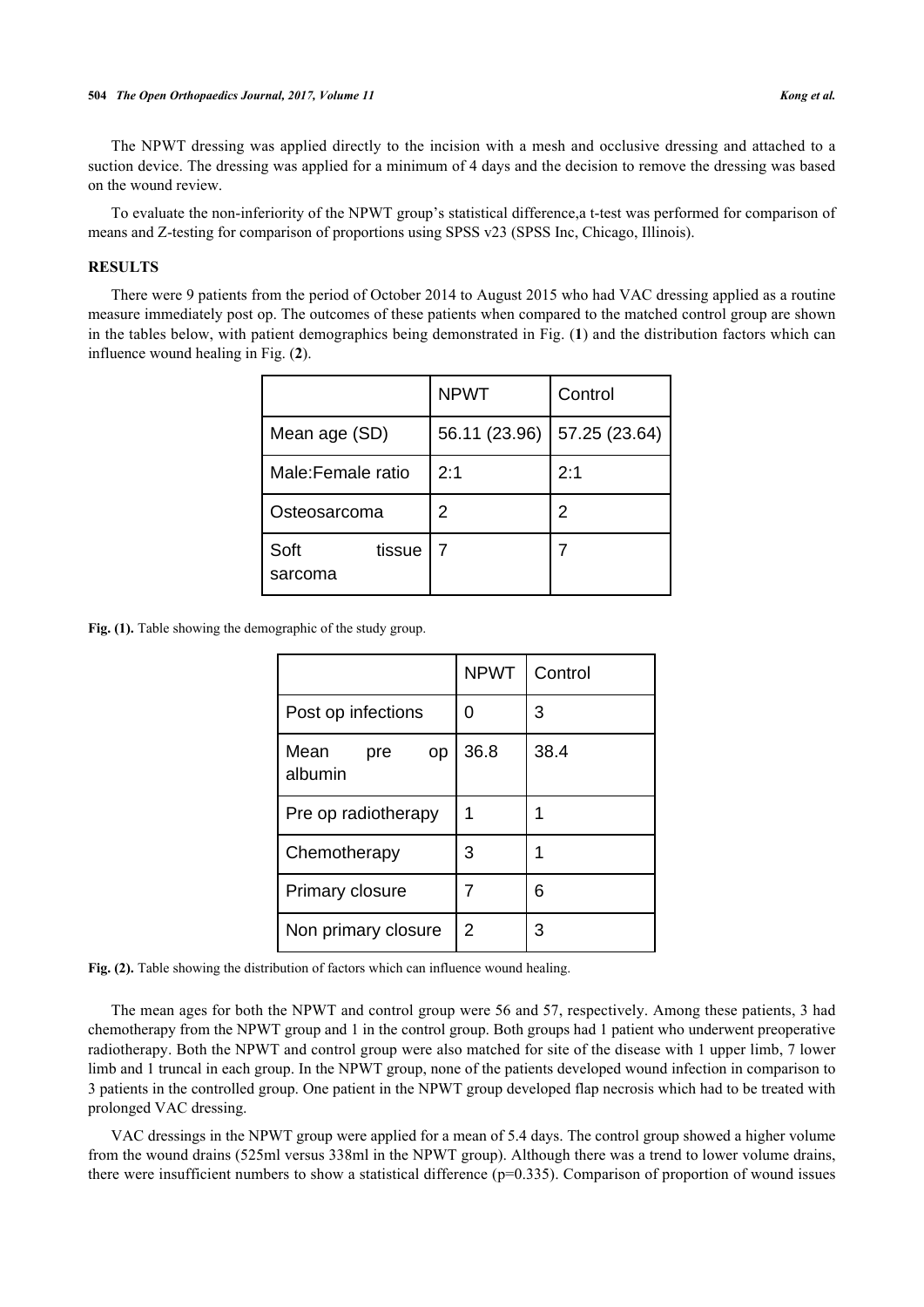was statistically significant (p=0.0287).

#### **DISCUSSION**

The use of NPWT as a routine measure in sarcoma patients has the potential to improve the quantitative and qualitative aspects of patient outcome. In terms of quantitative measures, wound complications can lead to increased healthcare costs in terms of increased antibiotic use and prolonged hospital stay. Further surgical interventions such as irrigation and debridement or wound revision lead to increased cost. Qualitatively, prolonged hospital stay due to wound complications results in prolonged immobilisation which can limit the quality of life and functional outcomes of patients postoperatively. Delayed mobilization can result in deconditioning and compromised function. These factors can also impact patient satisfaction and psychological recovery.

The cost of a reusable ActiVAC unit in our institution is £6,500 with the individual dressings costing approximately £25 each. Given the price, the use of NPWT as routine measure may incur an increase in the treatment cost. However, the efficacy of NPWT has been shown by the results of this study and this can have the potential to reduce overall hospital cost by reducing the length inpatient stay, along with reducing need for further interventions (antibiotics, surgery, additional dressings *etc*.). Current estimates in the UK for daily bed cost vary between regions, however an estimation of £400 per bed per day is often quoted by the Department of Health. Our institution manages approximately 50 sarcomas per year. If NPWT were to save 0.35 bed days per patient, the cost savings would offset the expense of the use of the portable NPWT machine. By improving the wound care, we can also improve patient satisfaction and their functional outcome. The direction of bias in this study favoured the NPWT group (more post-operative chemotherapy, higher mean age, more specialist plastic surgery input) and despite this, the NPWT group had fewer complications. In order to build on this level 4 evidence, a prospective study into this has been initiated in our unit to elaborate further on the effect of NPWT on primarily closed sarcoma wounds.

There is increasing evidence regarding the benefit of NPWT in primarily closed wounds. The use of NPWT in trauma is well established in demonstrating a decrease in wound complications [\[15,](#page-4-13) [16](#page-4-14), [22](#page-5-1) - [24](#page-5-2)], with improvements seen in terms of reducing time for the wound to dry, percentage of dehiscence and signs of deep infection. Although primary outcome varied between the studies, the ultimate improvement in patient care seen in this trial included wound infection & breakdown rates. Any future analysis could prospectively monitor surgical site infection rates, and perform cost-analysis to justify the initial investment of routine use of NPWT dressings.

# **CONCLUSION**

Use of NPWT trended towards a clinical improvement in primarily closed and flap covered surgical wounds after sarcoma resection could improve not just the quality of life and the patient care, but also may give rise to financial savings in the long term. An appropriately powered prospectively randomised controlled trial within a cohort of sarcoma patients is ethically approved and currently recruiting within our institution and aims to expand to multiple centres in the near future ([clinicaltrials.gov](https://clinicaltrials.gov) - NCT02901405).

# **LIST OF ABBREVIATIONS**

| <b>NPWT</b> |   | Negative pressure wound therapy |
|-------------|---|---------------------------------|
| <b>VAC</b>  | = | Vacuum assisted closure         |

# **ETHICS APPROVAL AND CONSENT TO PARTICIPATE**

Not applicable.

#### **HUMAN AND ANIMAL RIGHTS**

No Animals/Humans were used for studies that are base of this research.

# **CONSENT FOR PUBLICATION**

Not applicable.

#### **CONFLICT OF INTEREST**

The authors certify that they have NO affiliations with or involvement in any organisation or entity with any financial interest (such as honoraria; educational grants; participation in speakers' bureaus; membership, employment,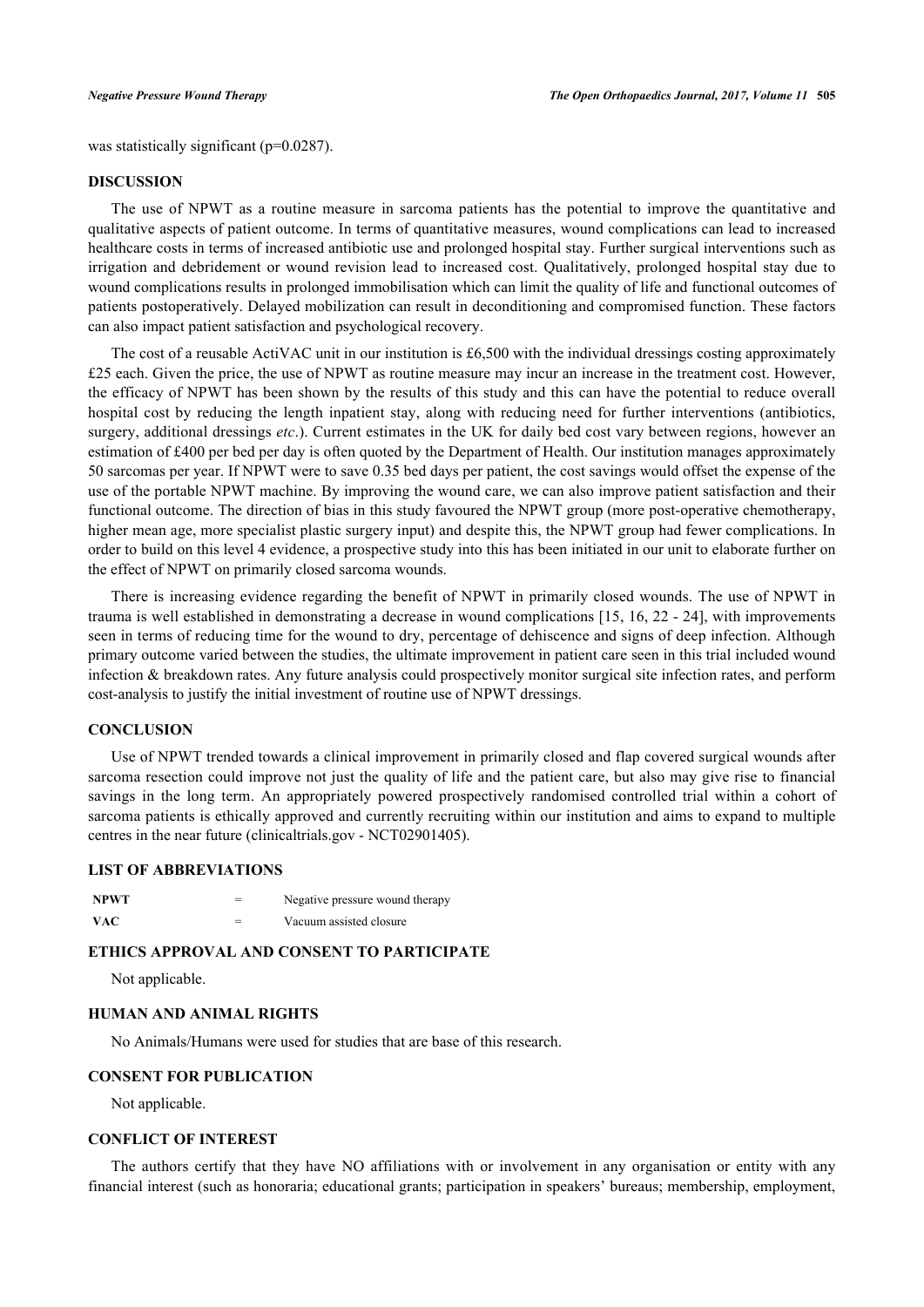consultancies, stock ownership, or other equity interest; and expert testimony or patent-licensing arrangements), or nonfinancial interest (such as personal or professional relationships, affiliations, knowledge or beliefs) in the subject matter or materials discussed in this manuscript.

#### **ACKNOWLEDGEMENTS**

The authors would like to acknowledge Sister Helen Findlay for compilation and maintenance of the regional sarcoma database through which the patients were identified.

# **REFERENCES**

- <span id="page-4-0"></span>[1] Grimer R, Judson I, Peake D, Seddon B. Guidelines for the Management of Soft Tissue Sarcomas, Sarcoma 2010; 2010: 15. 506182 [\[http://dx.doi.org/10.1155/2010/506182](http://dx.doi.org/10.1155/2010/506182)]
- <span id="page-4-1"></span>[2] Enneking WF, Spanier SS, Malawer MM. The effect of the Anatomic setting on the results of surgical procedures for soft parts sarcoma of the thigh. Cancer 1981; 47(5): 1005-22. [\[http://dx.doi.org/10.1002/1097-0142\(19810301\)47:5<1005::AID-CNCR2820470532>3.0.CO;2-9](http://dx.doi.org/10.1002/1097-0142(19810301)47:5<1005::AID-CNCR2820470532>3.0.CO;2-9)] [PMID: [7226034\]](http://www.ncbi.nlm.nih.gov/pubmed/7226034)
- <span id="page-4-2"></span>[3] Chmell Ml, Schwartz HS. Analysis of variables affecting wound healing after musculoskeletal sarcoma resections 1 SurgOncol. 1996; 61: pp. 185-9.
- <span id="page-4-3"></span>[4] Peat BG, Bell RS, Davis A, *et al.* Wound-healing complications after soft-tissue sarcoma surgery. Plast Reconstr Surg 1994; 93(5): 980-7. [\[http://dx.doi.org/10.1097/00006534-199404001-00012](http://dx.doi.org/10.1097/00006534-199404001-00012)] [PMID: [8134491\]](http://www.ncbi.nlm.nih.gov/pubmed/8134491)
- <span id="page-4-4"></span>[5] Payne WG, Naidu DK, Wheeler CK, *et al.* Wound healing in patients with cancer. Eplasty 2008; 8: e9. [PMID: [18264518\]](http://www.ncbi.nlm.nih.gov/pubmed/18264518)
- [6] Bernstein EF, Sullivan FJ, Mitchell JB, Salomon GD, Glatstein E. Biology of chronic radiation effect on tissues and wound healing. Clin Plast Surg 1993; 20(3): 435-53. [PMID: [8324983\]](http://www.ncbi.nlm.nih.gov/pubmed/8324983)
- <span id="page-4-5"></span>[7] Mendelsohn FA, Divino CM, Reis ED, Kerstein MD. Wound care after radiation therapy. Adv Skin Wound Care 2002; 15(5): 216-24. [\[http://dx.doi.org/10.1097/00129334-200209000-00007](http://dx.doi.org/10.1097/00129334-200209000-00007)] [PMID: [12368711\]](http://www.ncbi.nlm.nih.gov/pubmed/12368711)
- <span id="page-4-6"></span>[8] Argenta LC, Morykwas MJ. Vacuum-assisted closure: a new method for wound control and treatment: clinical experience. Ann Plast Surg 1997; 38(6): 563-76. [discussion 577]. [\[http://dx.doi.org/10.1097/00000637-199706000-00002](http://dx.doi.org/10.1097/00000637-199706000-00002)] [PMID: [9188971\]](http://www.ncbi.nlm.nih.gov/pubmed/9188971)
- <span id="page-4-7"></span>[9] Borgquist O, Ingemansson R, Malmsjö M. The influence of low and high pressure levels during negative-pressure wound therapy on wound contraction and fluid evacuation. Plast Reconstr Surg 2011; 127(2): 551-9. [\[http://dx.doi.org/10.1097/PRS.0b013e3181fed52a](http://dx.doi.org/10.1097/PRS.0b013e3181fed52a)] [PMID: [20966819\]](http://www.ncbi.nlm.nih.gov/pubmed/20966819)
- <span id="page-4-8"></span>[10] Scherer SS, Pietramaggiori G, Mathews JC, Prsa MJ, Huang S, Orgill DP. The mechanism of action of the vacuum-assisted closure device. Plast Reconstr Surg 2008; 122(3): 786-97. [\[http://dx.doi.org/10.1097/PRS.0b013e31818237ac\]](http://dx.doi.org/10.1097/PRS.0b013e31818237ac) [PMID: [18766042](http://www.ncbi.nlm.nih.gov/pubmed/18766042)]
- <span id="page-4-9"></span>[11] Yang CC, Chang DS, Webb LX. Vacuum-assisted closure for fasciotomy wounds following compartment syndrome of the leg. J Surg Orthop Adv 2006; 15(1): 19-23. [PMID: [16603108\]](http://www.ncbi.nlm.nih.gov/pubmed/16603108)
- <span id="page-4-10"></span>[12] Orgill DP, Manders EK, Sumpio BE, *et al.* The mechanisms of action of vacuum assisted closure: more to learn. Surgery 2009; 146(1): 40-51. [\[http://dx.doi.org/10.1016/j.surg.2009.02.002\]](http://dx.doi.org/10.1016/j.surg.2009.02.002) [PMID: [19541009](http://www.ncbi.nlm.nih.gov/pubmed/19541009)]
- <span id="page-4-11"></span>[13] Scherer SS, Pietramaggiori G, Mathews JC, Orgill DP. Short periodic applications of the vacuum-assisted closure device cause an extended tissue response in the diabetic mouse model. Plast Reconstr Surg 2009; 124(5): 1458-65. [\[http://dx.doi.org/10.1097/PRS.0b013e3181bbc829](http://dx.doi.org/10.1097/PRS.0b013e3181bbc829)] [PMID: [20009831\]](http://www.ncbi.nlm.nih.gov/pubmed/20009831)
- <span id="page-4-12"></span>[14] Younan G, Ogawa R, Ramirez M, Helm D, Dastouri P, Orgill DP. Analysis of nerve and neuropeptide patterns in vacuum-assisted closuretreated diabetic murine wounds. Plast Reconstr Surg 2010; 126(1): 87-96. [\[http://dx.doi.org/10.1097/PRS.0b013e3181da86d0](http://dx.doi.org/10.1097/PRS.0b013e3181da86d0)] [PMID: [20595860\]](http://www.ncbi.nlm.nih.gov/pubmed/20595860)
- <span id="page-4-13"></span>[15] Stannard JP, Robinson JT, Anderson ER, McGwin G Jr, Volgas DA, Alonso JE. Negative pressure wound therapy to treat hematomas and surgical incisions following high-energy trauma. J Trauma 2006; 60(6): 1301-6. [\[http://dx.doi.org/10.1097/01.ta.0000195996.73186.2e](http://dx.doi.org/10.1097/01.ta.0000195996.73186.2e)] [PMID: [16766975\]](http://www.ncbi.nlm.nih.gov/pubmed/16766975)
- <span id="page-4-14"></span>[16] Stannard JP, Volgas DA, McGwin G III, *et al.* Incisional negative pressure wound therapy after high-risk lower extremity fractures. J Orthop Trauma 2012; 26(1): 37-42. [\[http://dx.doi.org/10.1097/BOT.0b013e318216b1e5\]](http://dx.doi.org/10.1097/BOT.0b013e318216b1e5) [PMID: [21804414](http://www.ncbi.nlm.nih.gov/pubmed/21804414)]
- <span id="page-4-15"></span>[17] Pachowsky M, Gusinde J, Klein A, *et al.* Negative pressure wound therapy to prevent seromas and treat surgical incisions after total hip arthroplasty. Int Orthop 2012; 36(4): 719-22. [\[http://dx.doi.org/10.1007/s00264-011-1321-8\]](http://dx.doi.org/10.1007/s00264-011-1321-8) [PMID: [21761149](http://www.ncbi.nlm.nih.gov/pubmed/21761149)]
- <span id="page-4-16"></span>[18] Condé-Green A, Chung TL, Holton LH III, *et al.* Incisional negative-pressure wound therapy versus conventional dressings following abdominal wall reconstruction: a comparative study. Ann Plast Surg 2013; 71(4): 394-7.